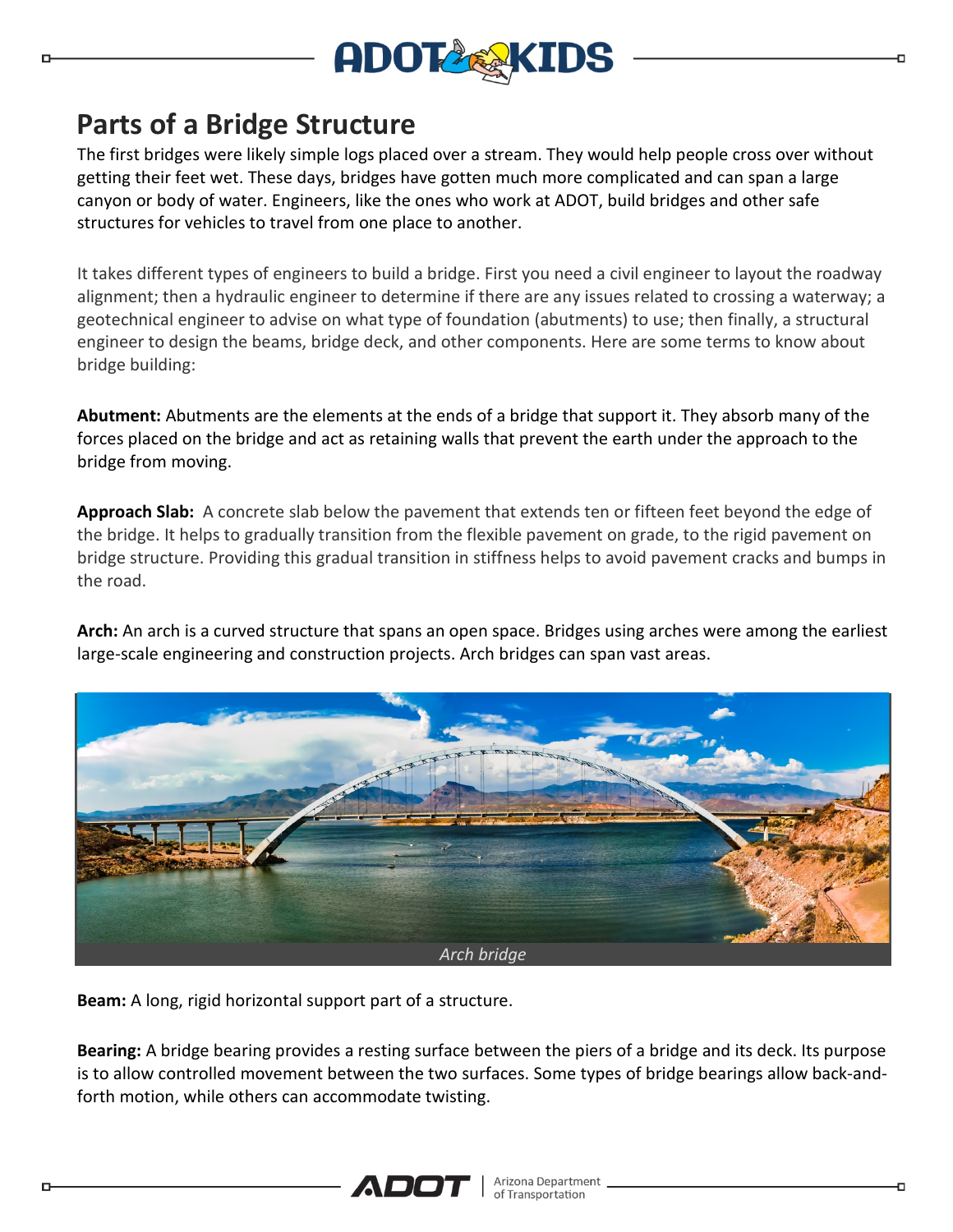

**Bent:** This is the combination of the cap and the pile. Together, with other bents, they act as support for the entire bridge.

**Bridge:** A structure built for vehicles or persons to cross over a road, railway, or water channel.





**Cantilever:** Cantilevers are structures that project horizontally into space supported on only one end. Smaller cantilevers are simple beams. Larger ones use trusses made from structural steel or box girders built from concrete. Cantilever bridges can span relatively long distances.

**Column:** A long, rigid, vertical (upright) support part of the structure.

**Deck:** The surface of a bridge where vehicles travel. They're generally covered with asphalt, concrete, or some other type of pavement.

**Foundation:** The foundation (or base) of a bridge is the element that connects the structure to the earth and transfers loads from it to the ground below.

**Girder**: a rigid horizontal structure and two supports, one at each end, to rest it on. These components directly support the downward weight of the bridge and any traffic traveling over it.



**Guardrail:** A guard rail is a system used on the sides of bridges — and sometimes, the median — to keep people and vehicles from entering unsafe areas or falling off the edge.

**Header**: Headers are the vertical forms constructed across the ends of each slab pour.

**Low Steel**: That point on a bridge which is the lowest part of the superstructure.